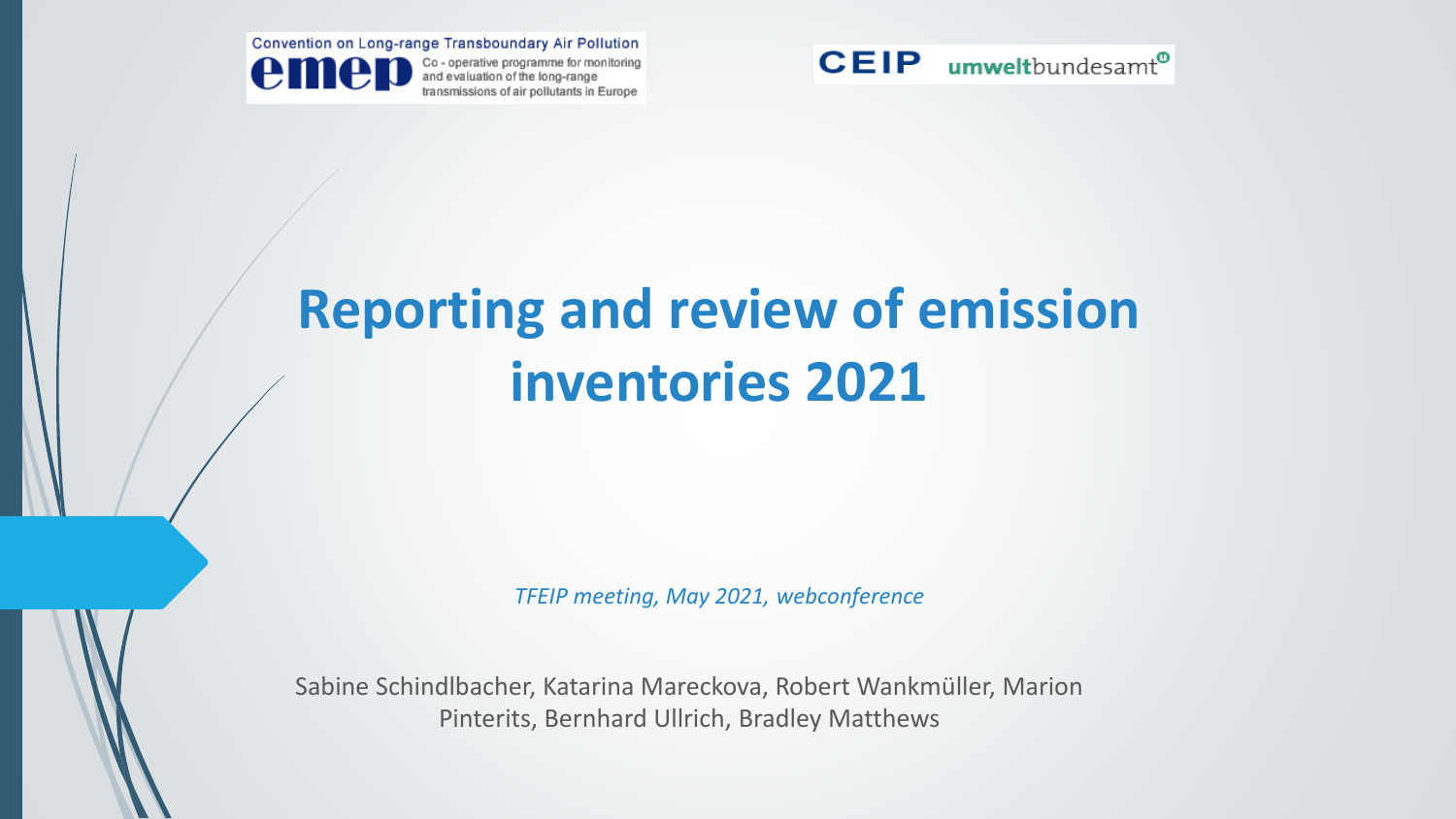## **Status of reporting**

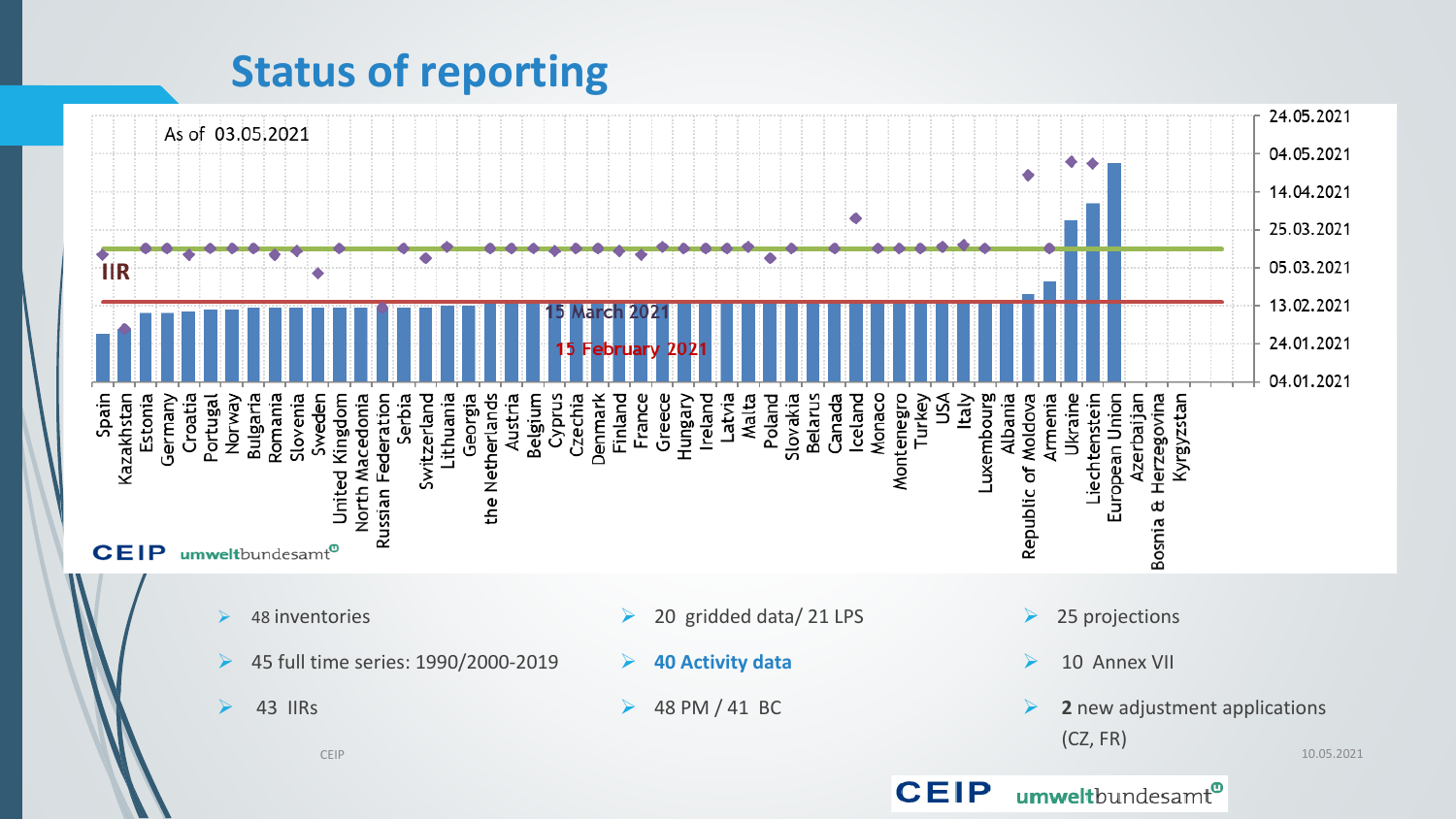## **Gridded Data and LPS data**

- ➢ **2021 is a reporting year for gridded data and LPS data**
	- ➢ **Gridded emission** data sets are spatially distributed emission data sets
	- ➢ Gridded emission data sets are an **input for models** used to assess atmospheric concentrations and deposition
	- ➢ **Large Point Sources (LPS):** facilities whose combined emissions exceed emission thresholds given in reporting guidelines
		- Examples are: industrial facilities, power plants, waste burning facilities, agriculture farms, airports...

#### ➢ **Reporting deadline was 1 May 2021**

- ➢**20** Parties have reported gridded data (up to 3 May 2021)
- ➢ **21** Parties have reported LPS data (up to 3 May 2021)



3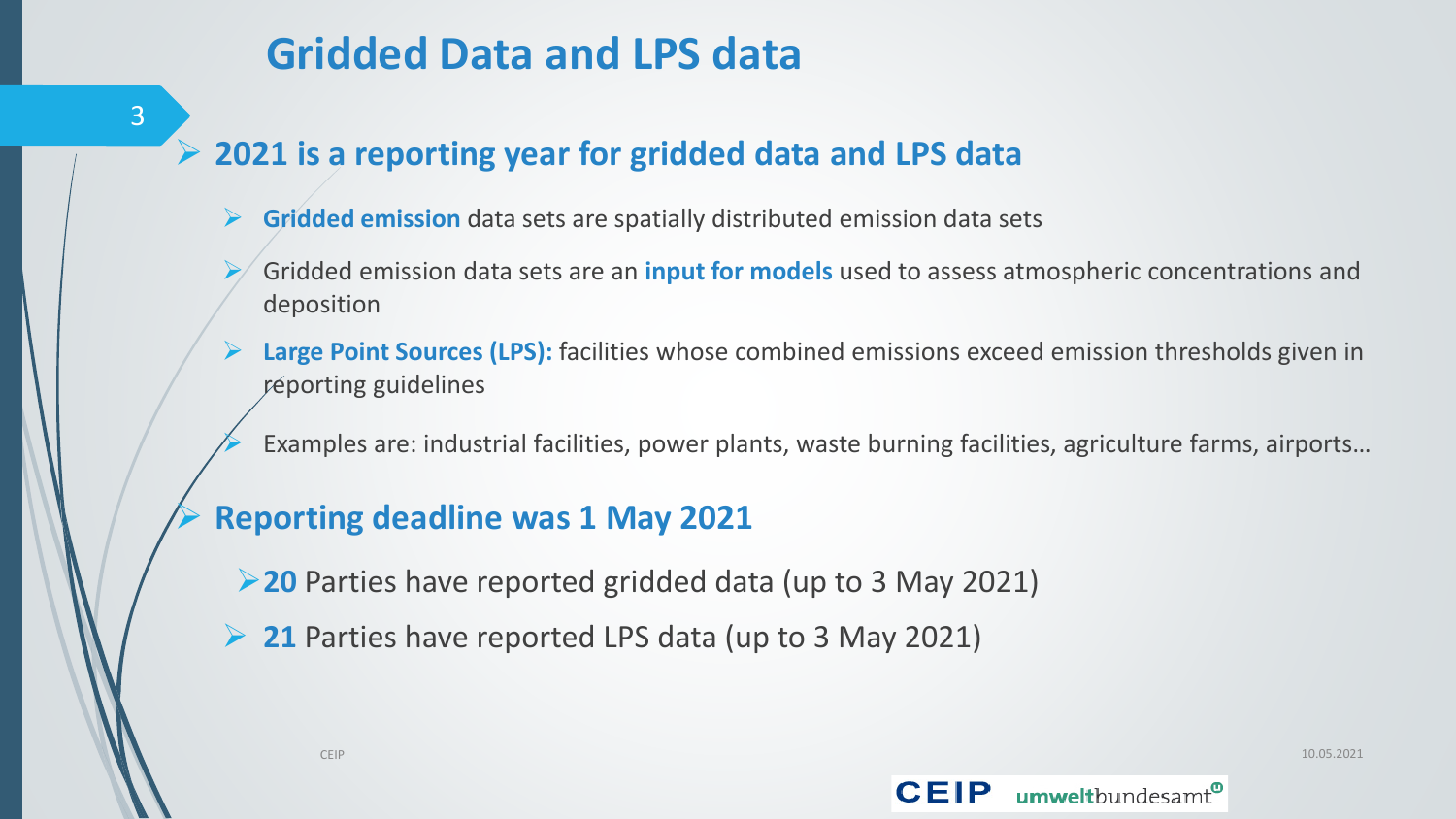## **Gridded Data and LPS data**

4

➢ CEIP will compile emission data for modellers in 0.1°x0.1° long/lat distribution on GNFR sector level

- ➢ 2000 to 2019 for Main pollutants, CO, PMs, BC
- ➢ 2019 for HMs and POPs

#### ➢ **Missing data will be gap-filled**

- hopefully data that needs to be gap-filled decreases this year
- ➢ optimally for the reporting years robust gridded emissions from all Parties would be available
- ➢ Development of semi automated gap filling system implemented in 2020 will be used
- ➢ Methodologies applied to the CEIP GNFR gap-filling 2020, *Technical Report CEIP 1/2020, Bradley Matthews, Robert Wankmueller*
	- ▶ Report documents which data reported by Parties was replaced during the process of gap-filling *in* 2021 *2020*umweltbundesamt® **CEIP**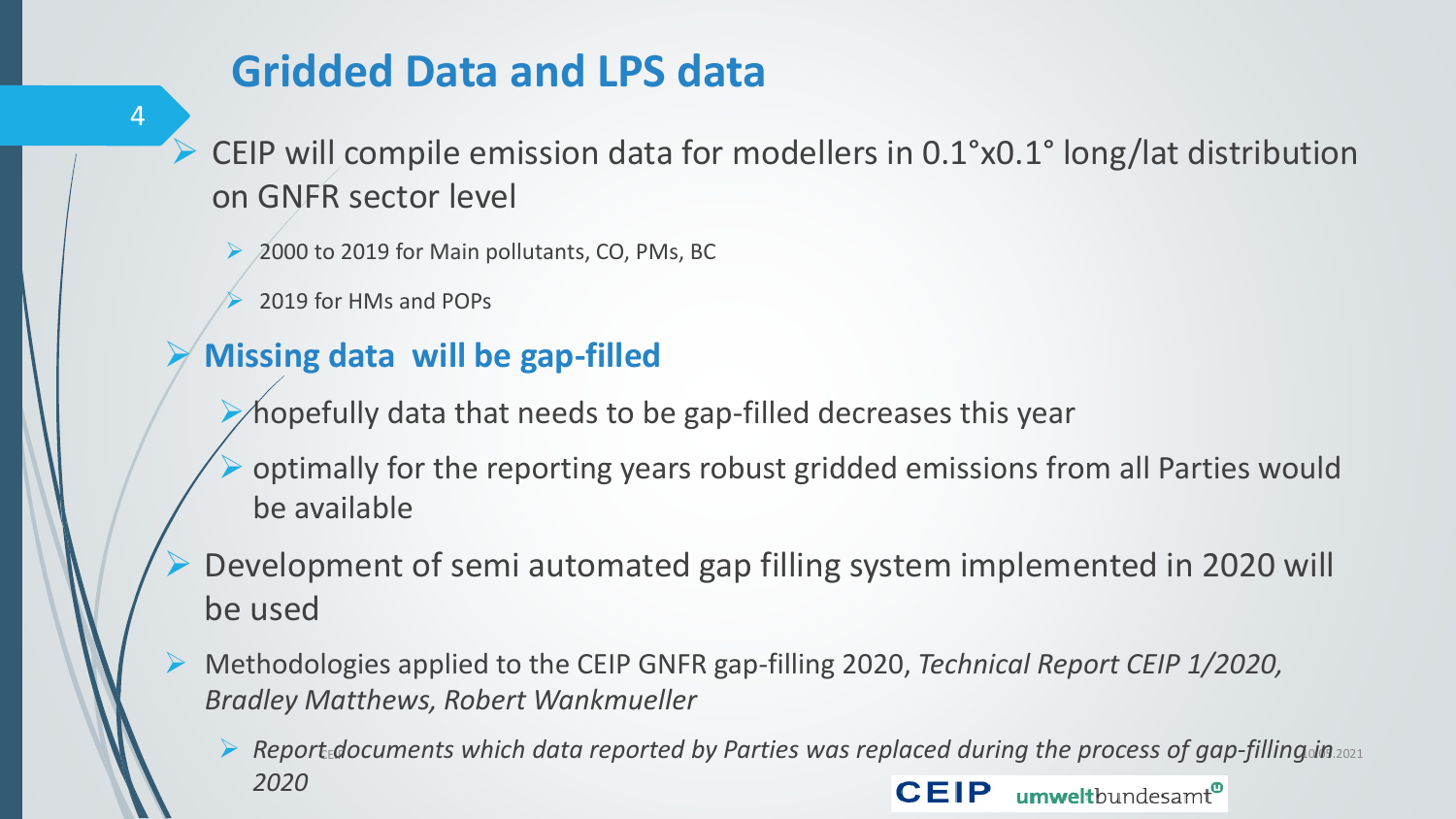#### 5 **The condensable component of PM emissions**

- $\triangleright$  23 Parties reported information on the inclusion of the condensable component in PM emissions
- ➢ Often this information
	- is not entirely clear
	- $\triangleright$  or the Party indicated that the condensable component is partly included
	- $\chi$  or the Party indicated that the status of inclusion is unclear
	- ➢ available information improves slowly over years
	- ➢ especially since the update of the EEA Guidebook 2019, where now for many emission factors it is stated clearly if the condensable component is included in the PM emission factors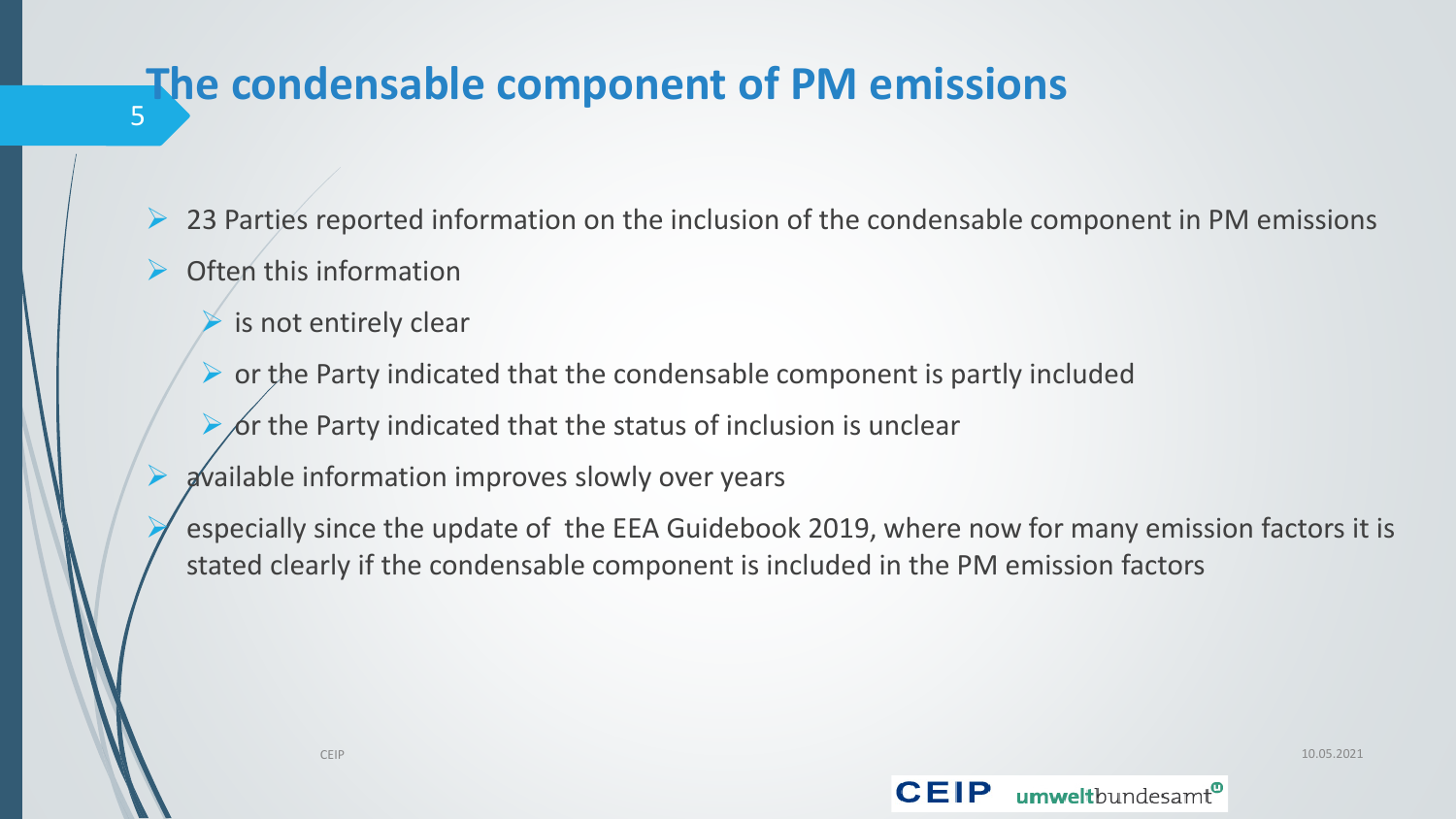## **Handling the condensable component in the gridded data-set for residential heating**

- ➢ Workshop on condensable organics organised by MSC-W in March 2020
- $\triangleright$  Conclusions from the workshop handling the condensable component in emission datasets

➢[https://emep.int/publ/reports/2020/emep\\_mscw\\_technical\\_report\\_4\\_2020.pdf](https://emep.int/publ/reports/2020/emep_mscw_technical_report_4_2020.pdf)

 $\triangleright$  In year 1 the TNO Ref2 data is used in an initial estimate for residential combustion emissions

➢In subsequent years these top-down estimates should be **increasingly replaced by national estimates**

➢ Aim condensable PM included in models consistently and data reported by Parties is used



6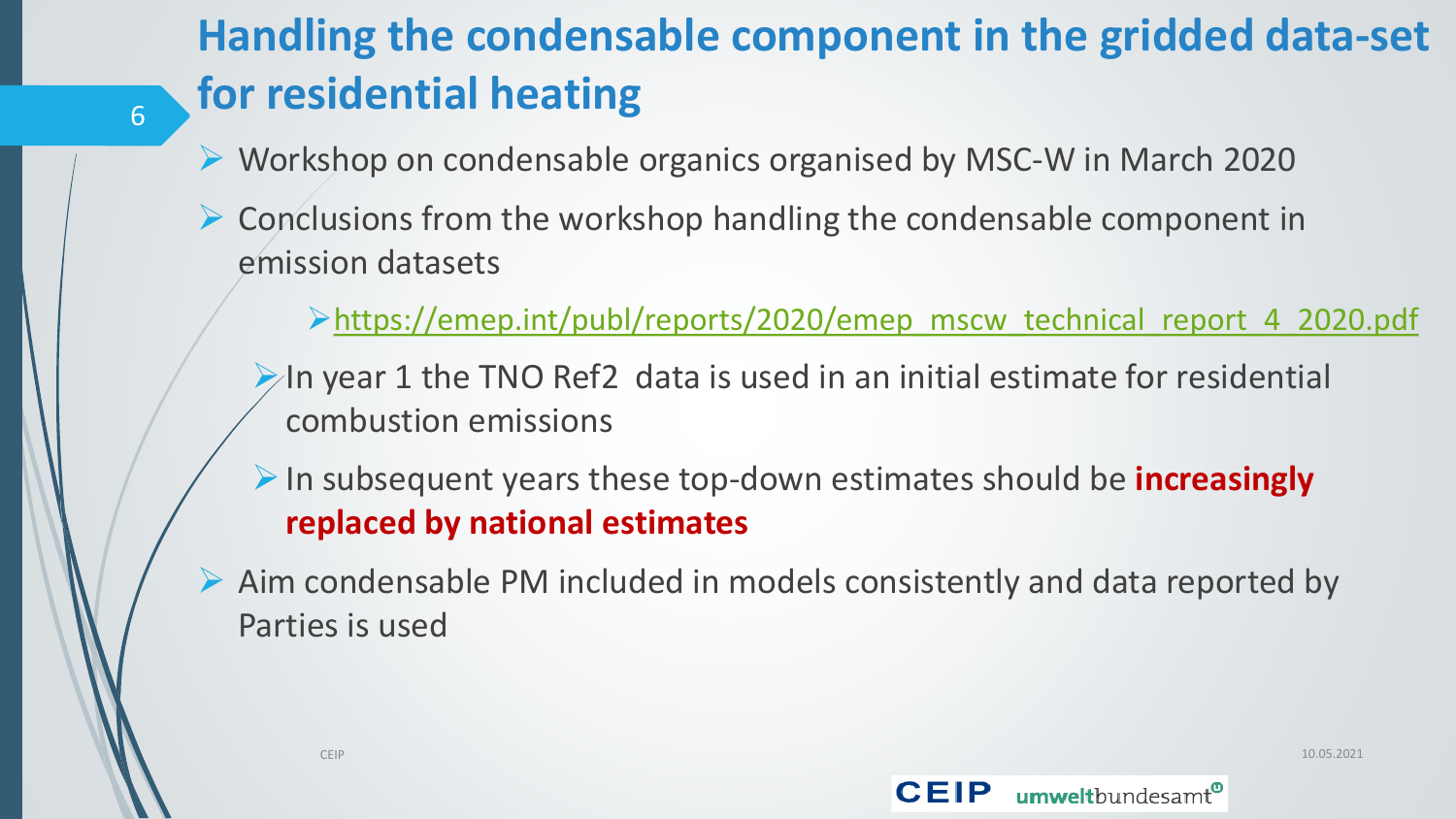## **Handling the condensable component in the gridded data-set**

#### **Steps planned for 2021**

7

- ➢ TNO provides a list with Parties where the IEFs (implied emission factors, based on emissions and activity data reported by Parties) suggest that the condensable component is included in PM emissions to CEIP
- $\triangleright$  CEIP checks for those Parties in the IIRs if the Party confirms that the condensable component is included in the PM emissions
- ➢ If the Party does not provide information or the information is unclear CEIP will contact those Parties **beginning of May** to ask for confirmation that the condensable component is included in the dataset
- If the Party confirms that the condensable component is included in emission estimates for the residential combustion emissions the **data reported by Parties will be used, otherwise TNO Ref2 or Ref2-like emissions will be used** like last year
- ➢ Aim to use as much data reported by Parties as possible and at the same time ensure a consistent dataset for the EMEP models
- ➢ Focus of the stage 3 review in 2022 will be set **Residential Heating** (incl. condensables)
- ➢ More information on this topic: Combustion and Industry Expert Panel on Wednesday



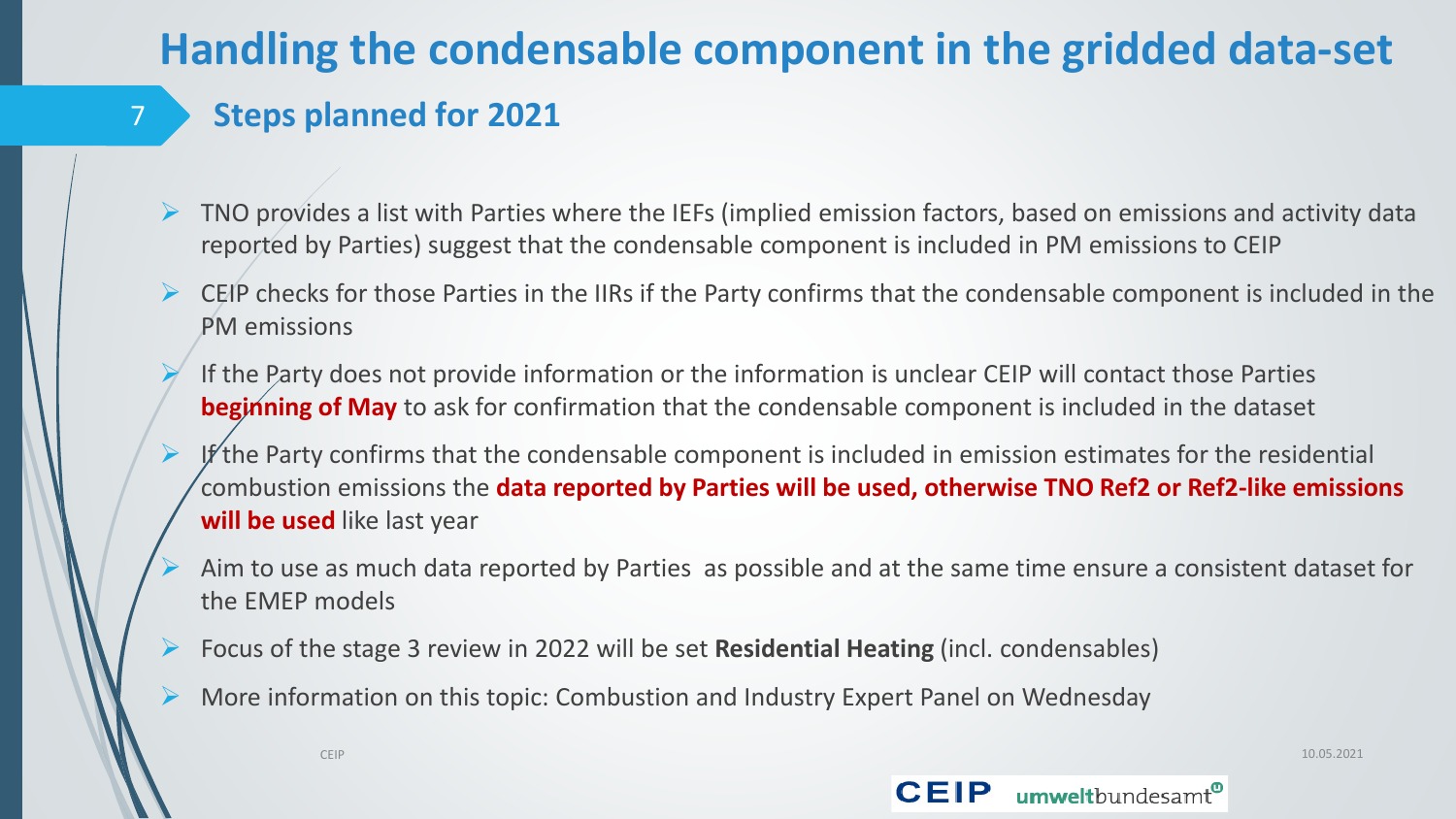### **Plan for revision of Annex II (IIR) to the reporting guidelines**

8

➢ **Annex II** to the reporting guidelines is the recommended structure for the **IIR**

#### ➢ Suggested changes include:

- ➢ Changes to the suggested information on the **inclusion of the condensables**
- $\triangleright$  Clearer specification of the information that should be provided in the chapter on reporting of gridded data and LPS data
- Revisions in the guidance provided in the sector "sections"
- ➢ Suggestion to include information on verification activities
- ➢ Suggestion to include a **table** with information on the **implementation of recommendations/findings** from reviews (CLRTAP stage 3 and where relevant NECD review)
- ➢ If adopted by EMEP SB Updated Annex II should be used 2022 onwards

CEIP 10.05.2021

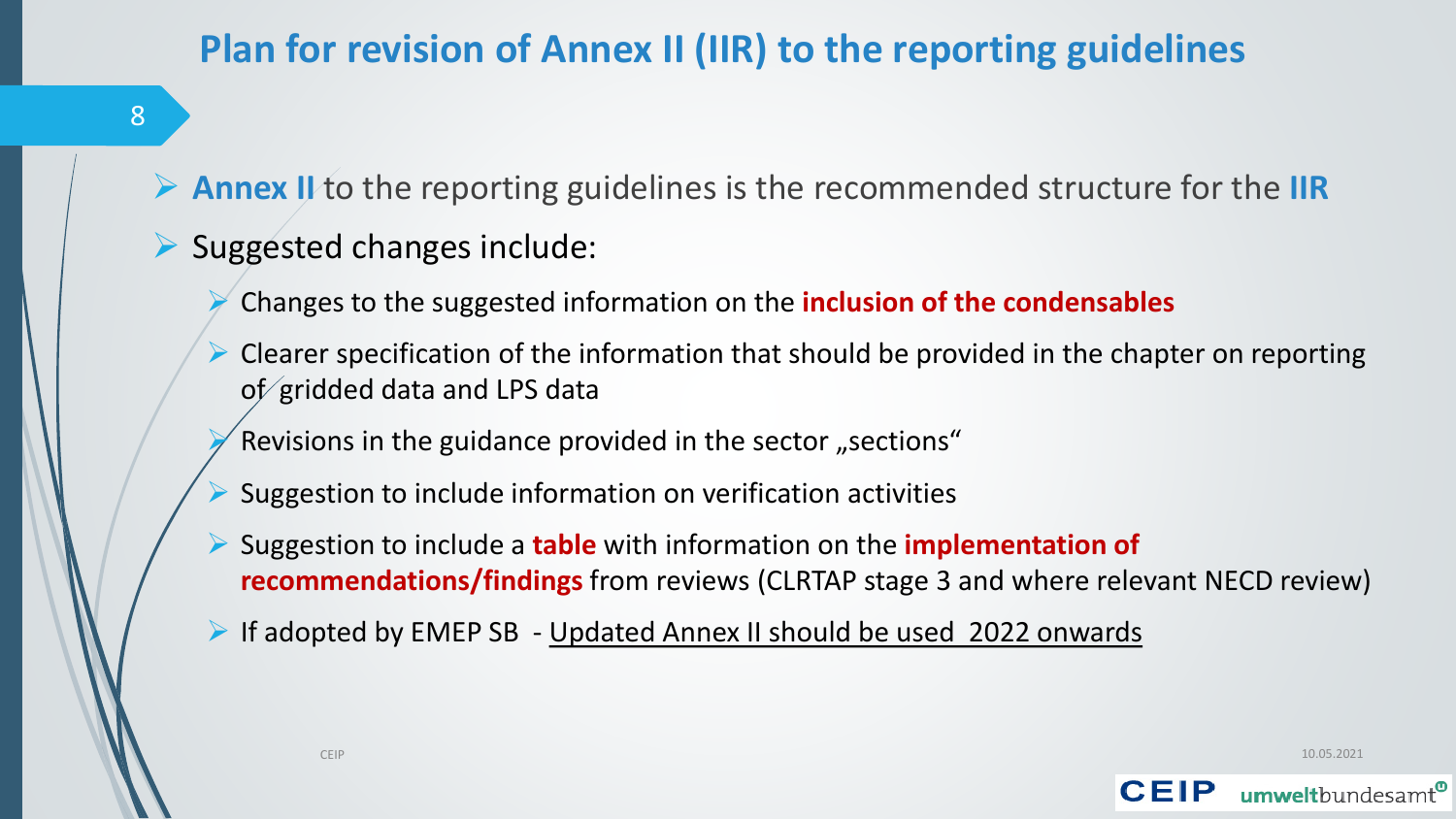## **Stage 3 review 2021 and plans for 2022**

| 9                                                                                                                                                                                  |                                                                                                                               | $\triangleright$ Guidance for the review of condensables needs to be developed                                |  |  |  |  |
|------------------------------------------------------------------------------------------------------------------------------------------------------------------------------------|-------------------------------------------------------------------------------------------------------------------------------|---------------------------------------------------------------------------------------------------------------|--|--|--|--|
| 2020                                                                                                                                                                               | 2021                                                                                                                          | 2022                                                                                                          |  |  |  |  |
| <b>EU</b>                                                                                                                                                                          | Bosnia and Herzegovina - review cancelled . No data                                                                           | All Parties: Residential Heating (incl.<br>condensables)                                                      |  |  |  |  |
| Iceland                                                                                                                                                                            | Kazakhstan,<br>weak IIR not in line with template, limited<br>communication                                                   | All Parties: Transport (incl. condensables)                                                                   |  |  |  |  |
| Kyrgyzstan                                                                                                                                                                         | Liechtenstein                                                                                                                 |                                                                                                               |  |  |  |  |
| North Macedonia                                                                                                                                                                    | Monaco                                                                                                                        | Shipping?                                                                                                     |  |  |  |  |
| Switzerland                                                                                                                                                                        | Montenegro                                                                                                                    |                                                                                                               |  |  |  |  |
|                                                                                                                                                                                    | Start assessment of the implementation of findings<br>from the previous reviews (Parties reviewed 2019 and<br>2020) Shipping? | Continue assessment of the implementation of<br>findings from the previous reviews (Parties<br>reviewed 2021) |  |  |  |  |
| $\triangleright$ Centralized meeting very important for interaction within the review team<br>>Need of nomination from EECCA countries and of resolving the issues of travel costs |                                                                                                                               |                                                                                                               |  |  |  |  |
|                                                                                                                                                                                    | Ns://www.ceip.at/review-of-emission-inventories/in-depth-review-of-ae-inventories                                             | 10.05.2021                                                                                                    |  |  |  |  |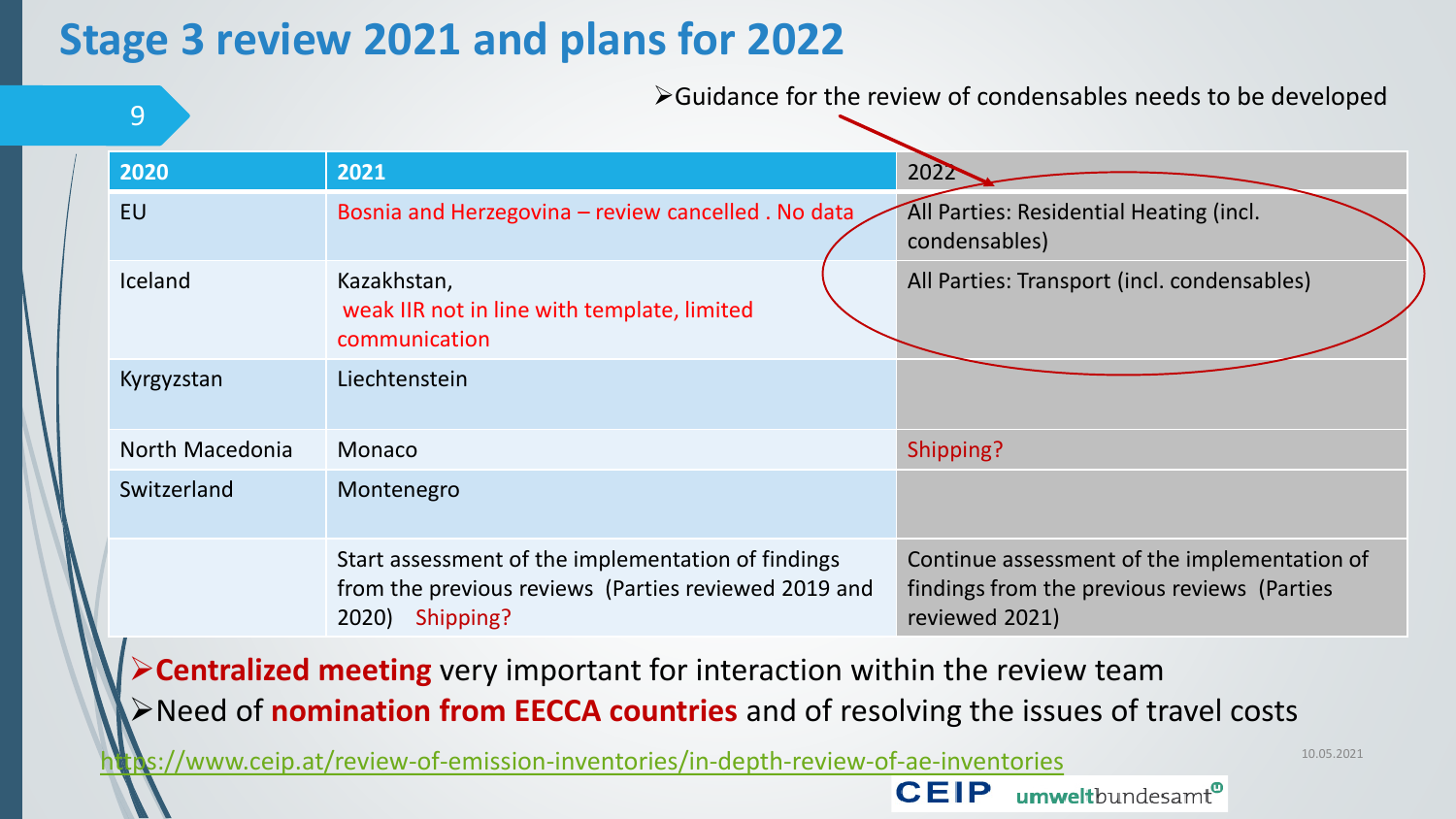## **Reporting and review of adjustments**

- ➢ Approach and review harmonised with NECD review under EU
- ➢ Initial checks of submitted adjustment applications: assessment of formal criteria (CEIP in cooperation with UNECE secretariat)
- ➢ <https://www.ceip.at/gothenburg-protocol/review-of-adjustments>
	- ➢ Desk review: (April) May beginning June , Coordinating meeting (s): online add hoc as needed
		- Status report to EMEP SB: end June
	- $\triangleright$  Finalisation of country report: July August
	- ➢ **Adoption of ERT recommendations: Sept (EMEP SB meeting)**

#### **Adjustment review 2021**

- 10 countries approved Adjustments for approx. 38 sector/pollutant cases
- 2 NEW application: Czechia NH<sub>3</sub> Agriculture 3B, 3D, France Agriculture, NOx, NMVOC

CEIP 10.05.2021

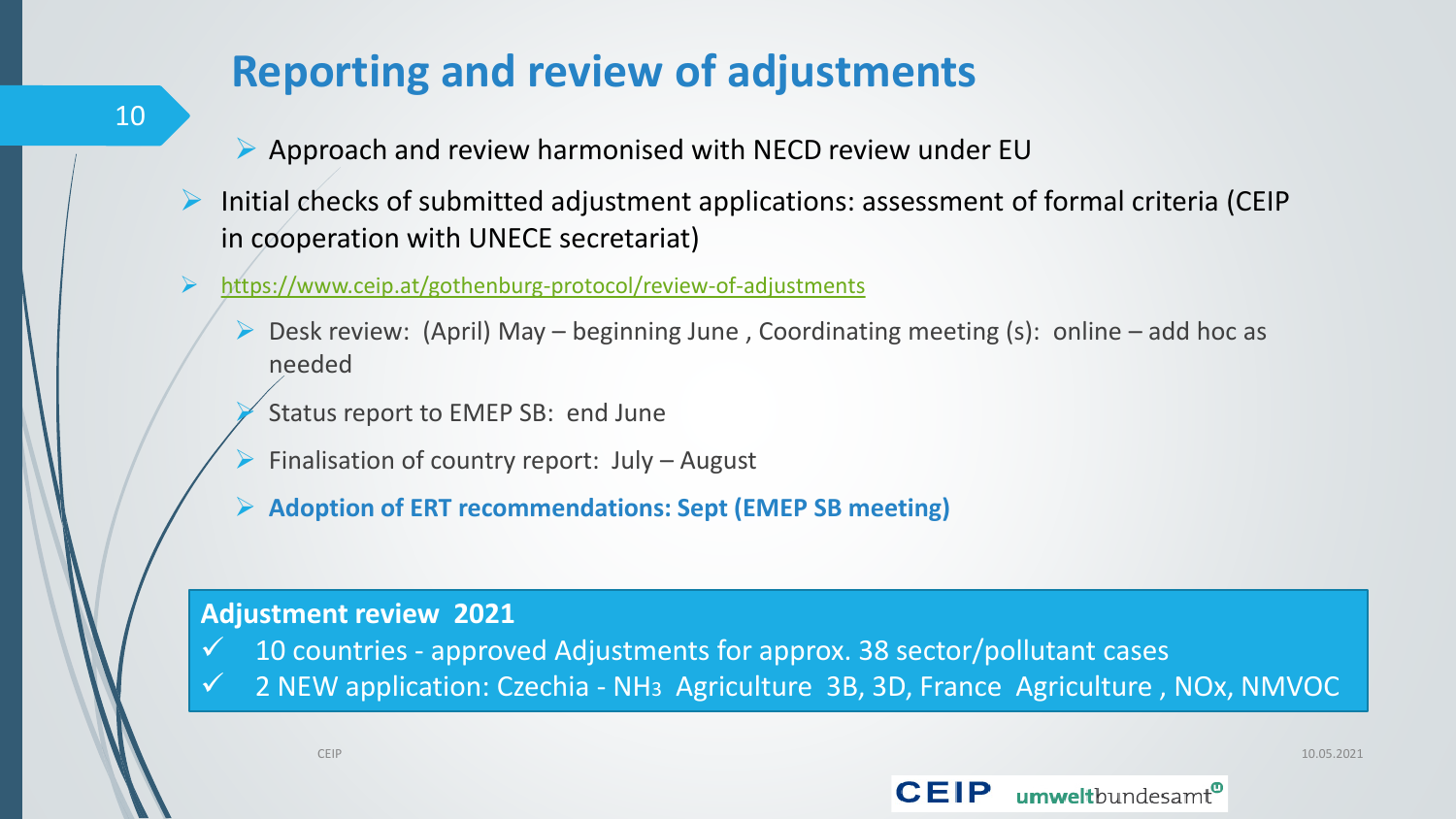### **Adjustment review 2022 onwards**

- ➢ EB Decision 2019
	- ➢ [https://unece.org/DAM/env/documents/2019/AIR/EB\\_Decisions/Decision\\_2019\\_2.pdf](https://unece.org/DAM/env/documents/2019/AIR/EB_Decisions/Decision_2019_2.pdf)
	- ➢ …. Noting further the need for clear priorities in the interest of the most efficient use of resources, Decides to:
	- ➢ 1. Invite the Parties to the amended Gothenburg Protocol, from 2022, to refrain from making use of the adjustment procedure provided for in article 3, paragraph 11 quinquies of the amended Gothenburg Protocol, for the purposes of comparing national emission totals with the 2010 emission ceilings set out in table 1 of annex II to that Protocol; 9/2
	- ➢ Amend its decision 2012/25, by replacing paragraph 3 (b) of the annex with the following: "Consider any submission or referral made in accordance with paragraphs 4 and 5 below, with a view to securing a constructive solution, with the exception, from 2022 onwards, of ongoing or new submissions or referrals of possible non-compliance by a Party to the 1999 Protocol to Abate Acidification, Eutrophication and Ground-level Ozone, as amended on 4 May 2012, with one of its 2010 emission ceilings set out in table 1 of annex II to that Protocol. Such submissions or referrals will no longer be considered."

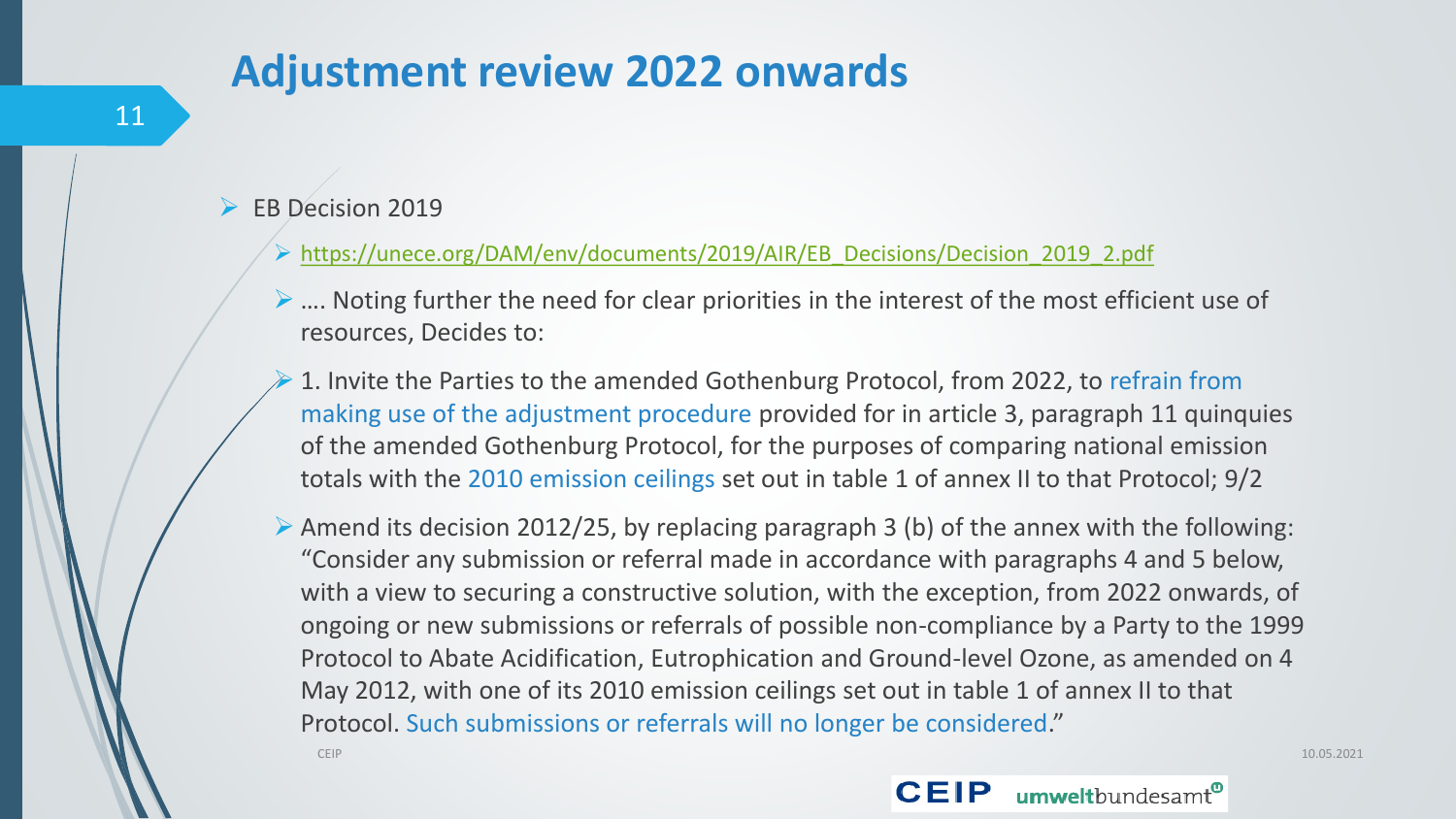#### **Uncertainties and recalculations of emission inventories submitted under CLRTAP**

#### 12

#### Technical paper available under:

[https://www.ceip.at/fileadmin/inhalte/ceip/00\\_pdf\\_other/2021/uncertainties\\_and\\_recalculatio](https://www.ceip.at/fileadmin/inhalte/ceip/00_pdf_other/2021/uncertainties_and_recalculations_of_emission_inventories_submitted_under_clrtap.pdf) ns of emission inventories submitted under clrtap.pdf

#### ➢ **Main messages:**

- less than half of the Parties to the Convention on Long Range Transboundary Air pollution reported uncertainty estimates in their inventory submission in 2020
- Wide range of uncertainty estimates reported by Parties: uncertainty estimates for NOx ranged from 6.9% to 56% in the inventory submission 2020
- ➢ Comparing data reported by the Parties for the year 2005 and expert estimates from IIASA\* showed that most IIASA expert estimates differed less than 25 % to the reported 2005 data.
- $\triangleright$  The match between the datasets varied widely between countries.
- $\triangleright$  With the information provided by Parties it is currently not possible to estimate the uncertainty of pollutant emissions in the whole EMEP area.
	- ➢ \*GAINS model (Greenhouse Gas and Air Pollution Interactions and Synergies), Amann et al. 2011

CEIP 10.05.2021

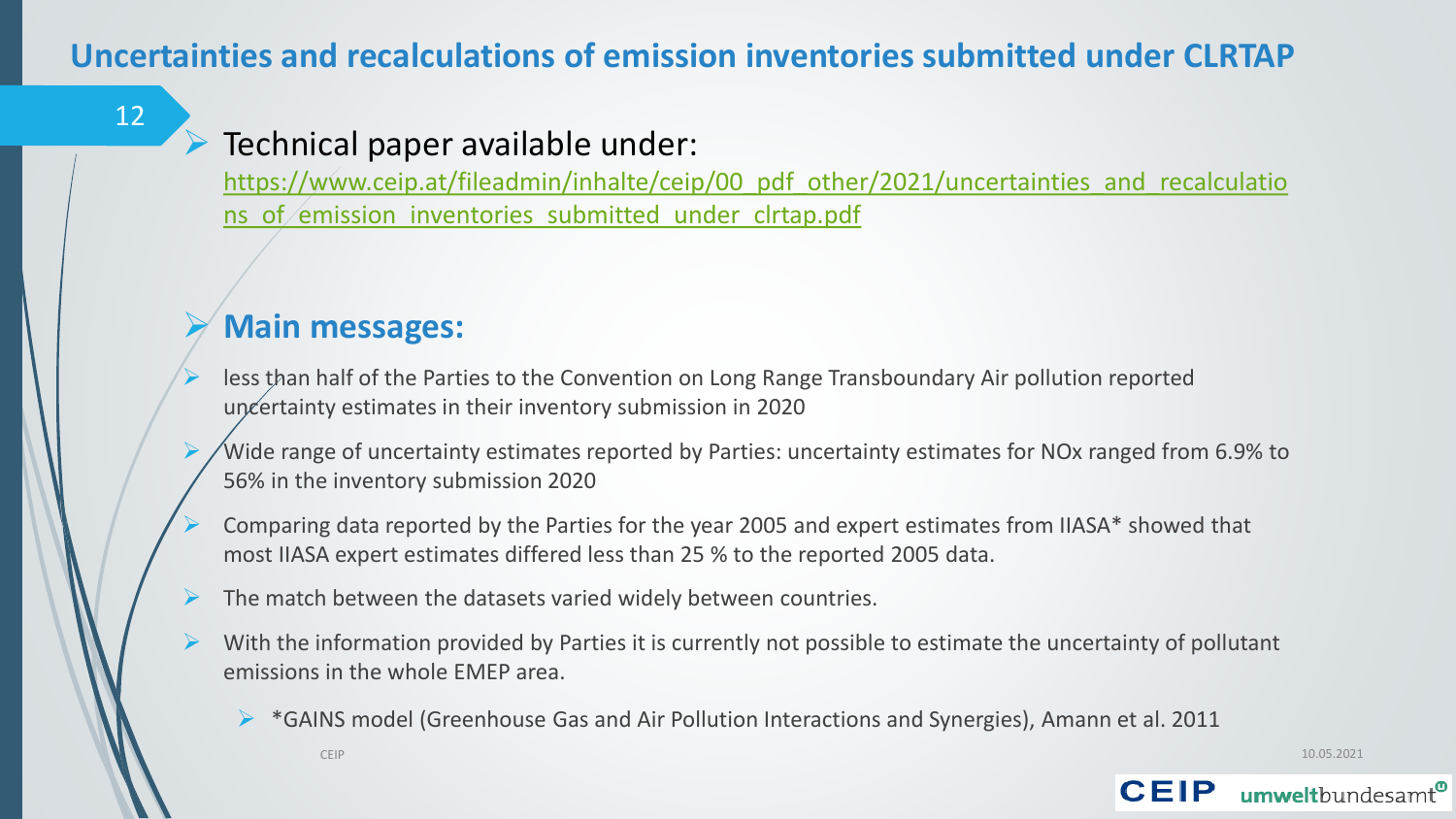## **Contact and Information**

**www.ceip.umweltbundesamt.at**

**emep.emissions@umweltbundesamt.at**

© Sabine Schindlbacher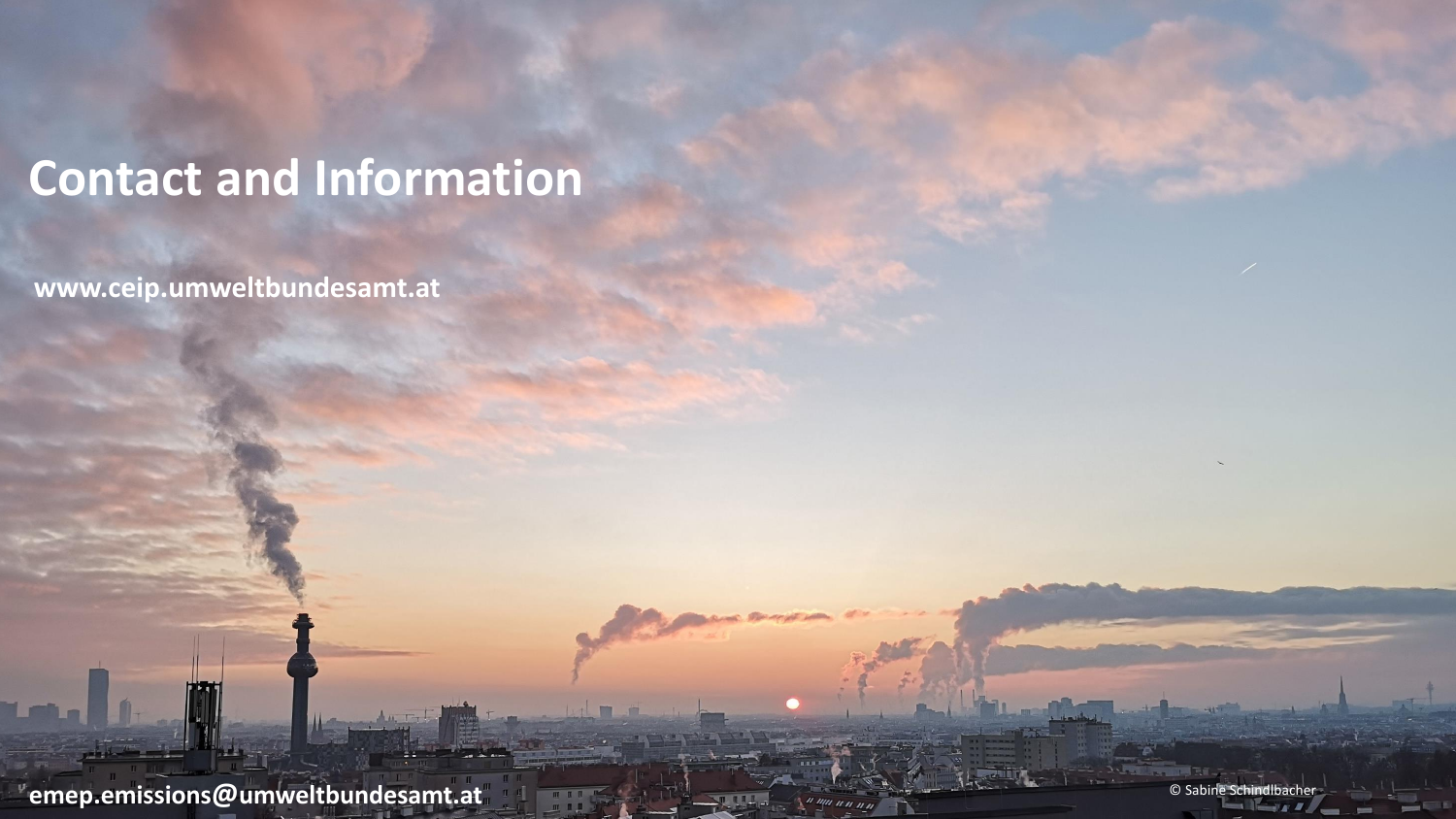#### **Questions to CEIP for the Gothenburg Protocol Review 2/2**

| $N^{\circ}$             | <b>Question</b>                                                                                                                                                                                                                                                                                                                                                                                                                                                                                                                                                                                                                                                                                                                                  | Who                                | <b>Timing</b>    |
|-------------------------|--------------------------------------------------------------------------------------------------------------------------------------------------------------------------------------------------------------------------------------------------------------------------------------------------------------------------------------------------------------------------------------------------------------------------------------------------------------------------------------------------------------------------------------------------------------------------------------------------------------------------------------------------------------------------------------------------------------------------------------------------|------------------------------------|------------------|
| $\overline{\mathbf{3}}$ | Review of adequacy of obligations in attaining the environmental and<br>health objectives of the Protocol                                                                                                                                                                                                                                                                                                                                                                                                                                                                                                                                                                                                                                        |                                    |                  |
| 3.1                     | $\alpha$ . What are the latest emission projections by the Parties,                                                                                                                                                                                                                                                                                                                                                                                                                                                                                                                                                                                                                                                                              | CIAM, TFIAM, TFTEI,<br>TFRN, TFEIP | <b>Fall 2021</b> |
| $\overline{4}$          | Evaluation of mitigation measures for black carbon emissions                                                                                                                                                                                                                                                                                                                                                                                                                                                                                                                                                                                                                                                                                     |                                    |                  |
| 4.1                     | What is the current coverage and quality of black carbon (elemental<br>carbon and organic carbon) emission reporting?                                                                                                                                                                                                                                                                                                                                                                                                                                                                                                                                                                                                                            | <b>CEIP, TFEIP</b>                 | Spring 2021      |
| 4.4                     | What will be the impact of the inclusion of <b>condensables</b> in reporting of <b>CEIP, CIAM, TFTEI</b><br>particulate matter emissions for residential heating on the national<br>emission trends and on the importance of the residential heating<br>sector? What will be the effect of the inclusion of particles from<br>condensables on the effectivity of abatement measures? What<br>particulate matter emission reductions will be achieved between 2005<br>and latest reported year based on the inclusion of condensables in<br>reporting of particulate matter emissions compared to its non-<br>inclusion? What is the difference between optimized emission<br>reduction allocations with and without particles from condensables? |                                    | Spring 2022      |

Source:ECE/EB.AIR/WG.5/2021/4: Draft annotated outline of the report on the review of the Protocol to Abate Acidification, Eutrophication and Ground-level Ozone

umweltbundesamt<sup>®</sup>